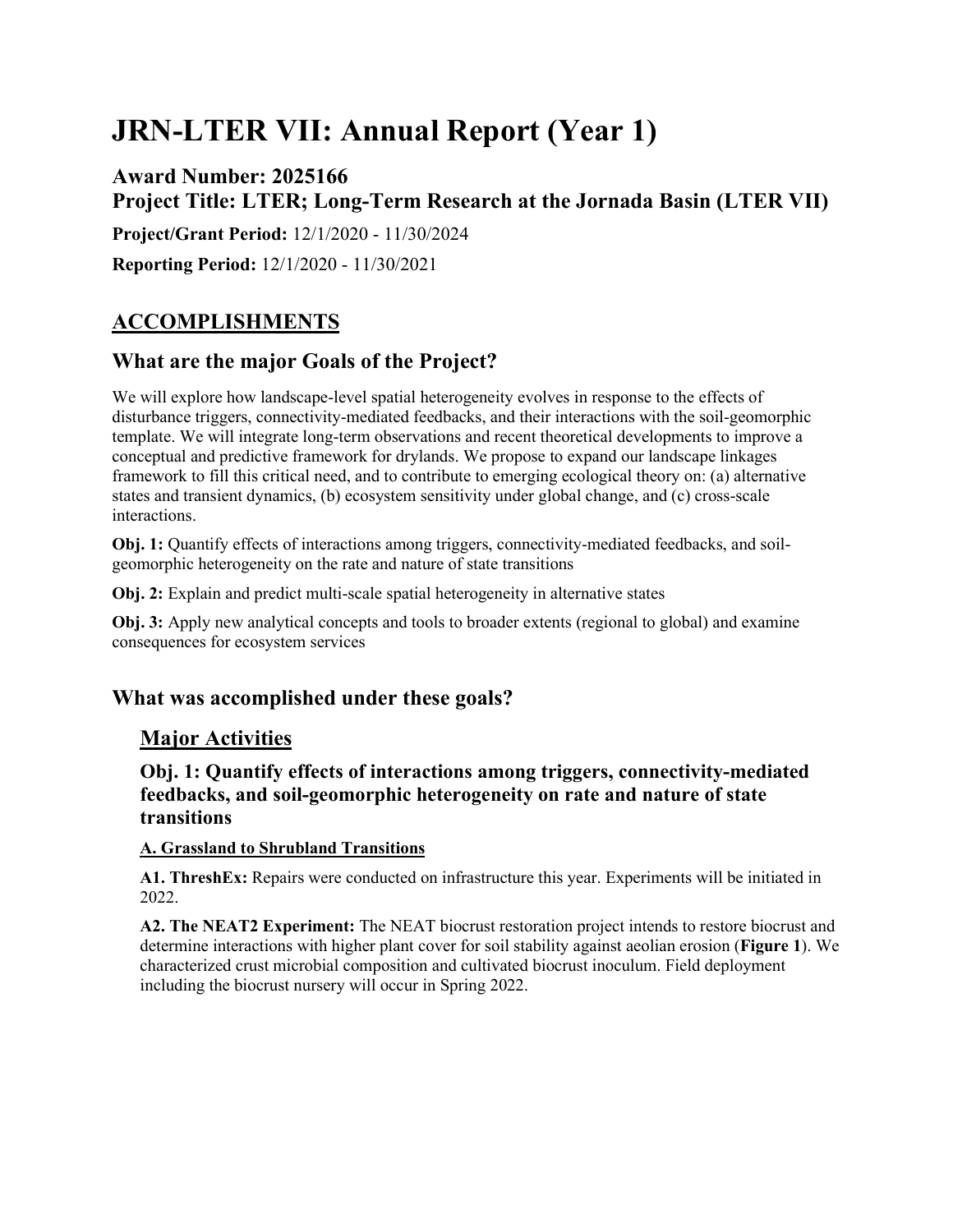

**Figure 1:** Recommendation for restoration of cyanobacterial biocrusts based on presence of phototrophic biomass at degraded sites.

**A3. The Ecotone Study:** Long-term sampling of rodents, lagomorphs, and mammalian predators continues to examine trophic cascades during grass-shrub state transitions. We expanded to include investigation of the diet and herbivory of the invasive African oryx relative to native and domesticated mammals. We completed a cross-site study of the responses of species and communities of desert rodents to climate variability using data from the Ecotone Study.

### **B. Shrubland to Grassland Transitions**

**B1. The Threshold Responses in Grass Growth, Establishment, and Recovery Experiment (TRIGGER):** We manipulate PPT in a mesquite-invaded site at levels representing 100-y and 10-y wet-dry sequences. Plots are divided into 4 replicates with three levels of initial grass cover. At each PPT level, there are plots with ConMods (either present or absent). Weather, ANPP, cover, plant density, and recruitment by species are measured annually.

**B2. The Grass Recovery on Wind Eroded Soils Experiment (GROWES):** The GROWES experiment is examining alternative succession pathways in the presence or absence of shrubs following major disturbance. The experiment excludes mesquite colonization on half the site and is monitoring long-term vegetation trajectories and grass/forb successional pathways.

**B3. Cross-Scale Interaction Study (CSIS):** We continued a long-term multi-scale experiment to examine herbaceous recovery while manipulating shrub competition and connectivity across a gradient of shrub and herbaceous cover.

**B4. Long-Term NPP and Grass Recovery Trends:** We continue the monitoring of NPP at 15 locations across JRN following recent sequences of dry (2000-2003), wet (2004-2008), dry (2009 to 2012), and no trend years (2013-2020). We are examining legacy effects of wet and dry periods, and the spatial-temporal variability in grass response in different shrubland ecosystems.

### **C. Shrubland to Shrubland Transitions**

**C1. Long-Term Shrub Monitoring:** We are redesigning this experiment to include shrub populations across the full Jornada Basin, including mesquite, tarbush, and creosote adjacent to longterm NPP sites where we have long-term ancillary data (weather stations, soil moisture, etc).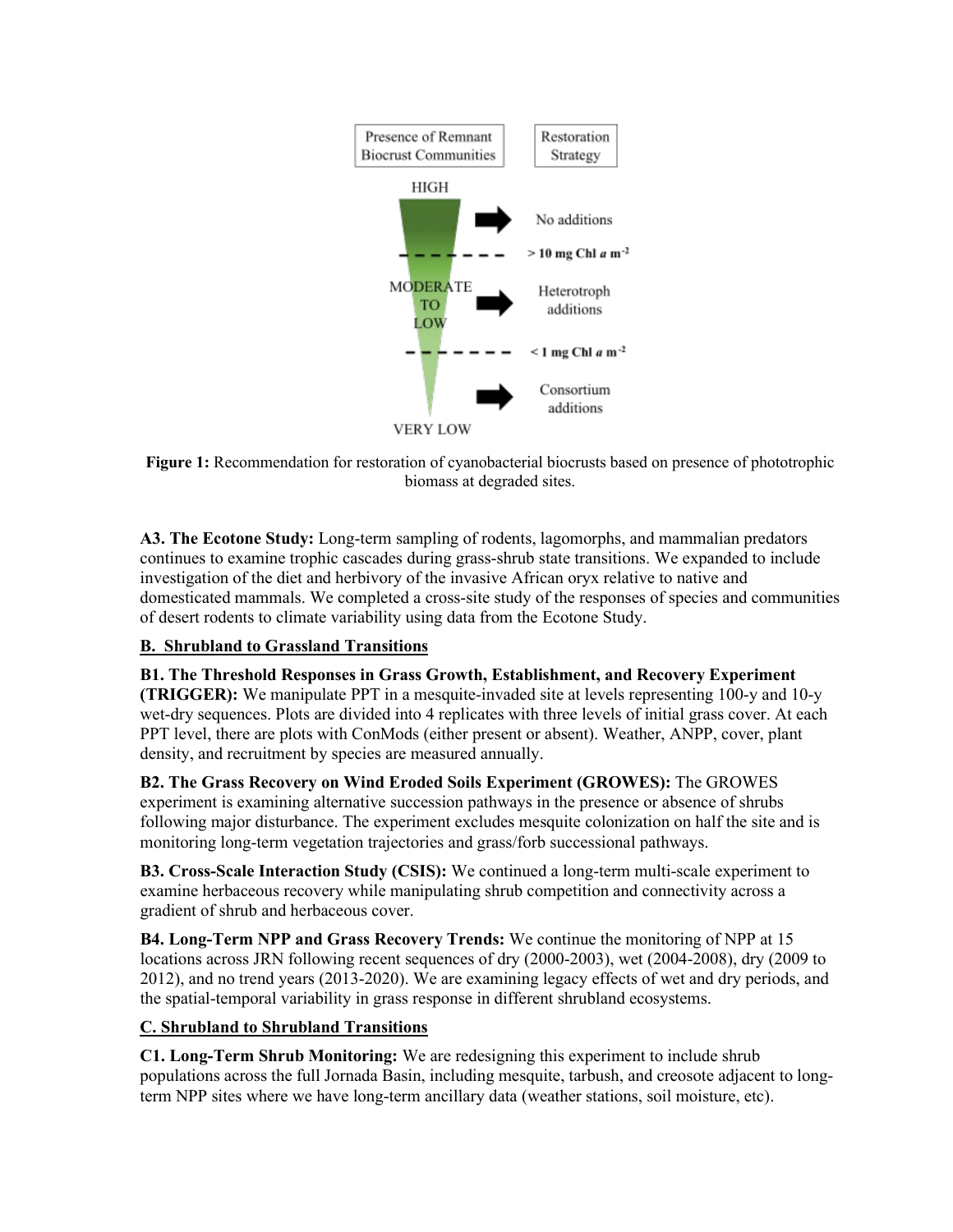**C2. Shrub Demographic Experiment (ShrubDemo):** The ShrubDemo experiment targets fundamental demographic processes (germination, growth, and survival rates) controlling shrub expansion and shrub-shrub transitions. During Year 1, a graduate student defended her masters project and the results are in preparation for publication.

**QuadCam Development:** We piloted a new instrument system to fill the gaps in understanding of high-frequency demographic processes. QuadCam includes a high-resolution camera oriented vertically over a quadrat for automated deep-learning ID of germinations, seedling growth, and mortality/turnover of woody and herbaceous plants.

**Plant-Soil Feedbacks:** We continue the investigation of rhizosphere microbiomes for four abundant Jornada shrub species to compare rhizosphere microbial diversity and structure with the microbial taxa that associate with each species.

**C3. Bajada Watershed Studies:** We examined rainfall drop-size and kinetic energy at the Jornada and a site in Mesa, AZ as drivers of hillslope runoff and overland flow during winter and summer storm events. Analysis indicates specific runoff thresholds at different scales in the watershed. Longterm eddy covariance measurements were published via AmeriFlux. Analysis of seasonal water, energy, and carbon dioxide fluxes yielded a modified conceptual model of ecohydrological behavior in the watershed.

**Carbon and Water Flux Studies:** The JRN-LTER leverages collaborations to sample landscape heterogeneity using eddy covariance (2 LTER towers, NEON site, new CZO site, 30+ new ARL towers and 3 new ARS EC systems). The unprecedented JRN coverage provides new opportunities for understanding state-change impacts on landscape carbon, water, and energy exchange.

#### **D. Transition to Novel Ecosystems**

**D1. How do Rainfall Variability, Grazing, and Competition with Native Grasses Interact to Trigger Non-Native Grass Invasion?** Non-native grass *Eragrostis lehmanniana* (Lehmann's lovegrass) is widespread in the Sonoran Desert but less common in the Chihuahuan Desert. Field experiments and models will help predict likely spread with land use and climate change.

**Plant-Soil Feedbacks and Lovegrass Invasion:** We initiated a study on how 4 biocrust types mediate germination and early establishment of native grasses and *E. lehmanniana*. Data are being prepared for publication. A new nematode genus and species was discovered at the Jornada.

#### **E. Transitions Under Climate Change**

**E1. Rainfall Manipulation Experiment:** We conducted long-term rainfall mean and variability experiments  $(> 15 \text{ y})$  in a mixed black grama-mesquite dominated ecosystem. We continue to monitor phenology, ANPP, BNPP, plant species composition, and microbial composition. A new experiment will calibrate minirhizotron images using root biomass estimates (root in-growth cores).

### **Obj. 2: Explain and predict multi-scale spatial heterogeneity in alternative states**

**Jornada Long-Term Quadrats:** A data paper for years 1915-2016 (122 quadrats) was completed and published (Christensen et al., 2021). Digitization is in progress for 33 quadrats. New analyses relating patterns in quadrat data to environmental variables were performed. New pantograph records were collected at 122 quadrats (on a 5-year schedule), which extended this dataset to 106 years.

**Spatial Analysis of Jornada Basin State Transitions:** Reanalysis of historic vegetation maps from 1858, 1915, 1928, and 1998 was used to quantify basin-scale transitions from grassland to shrubland, transitions between shrub functional groups, and transitions from shrub to grass dominance on contrasting soil-geomorphic units (Archer et al., in press).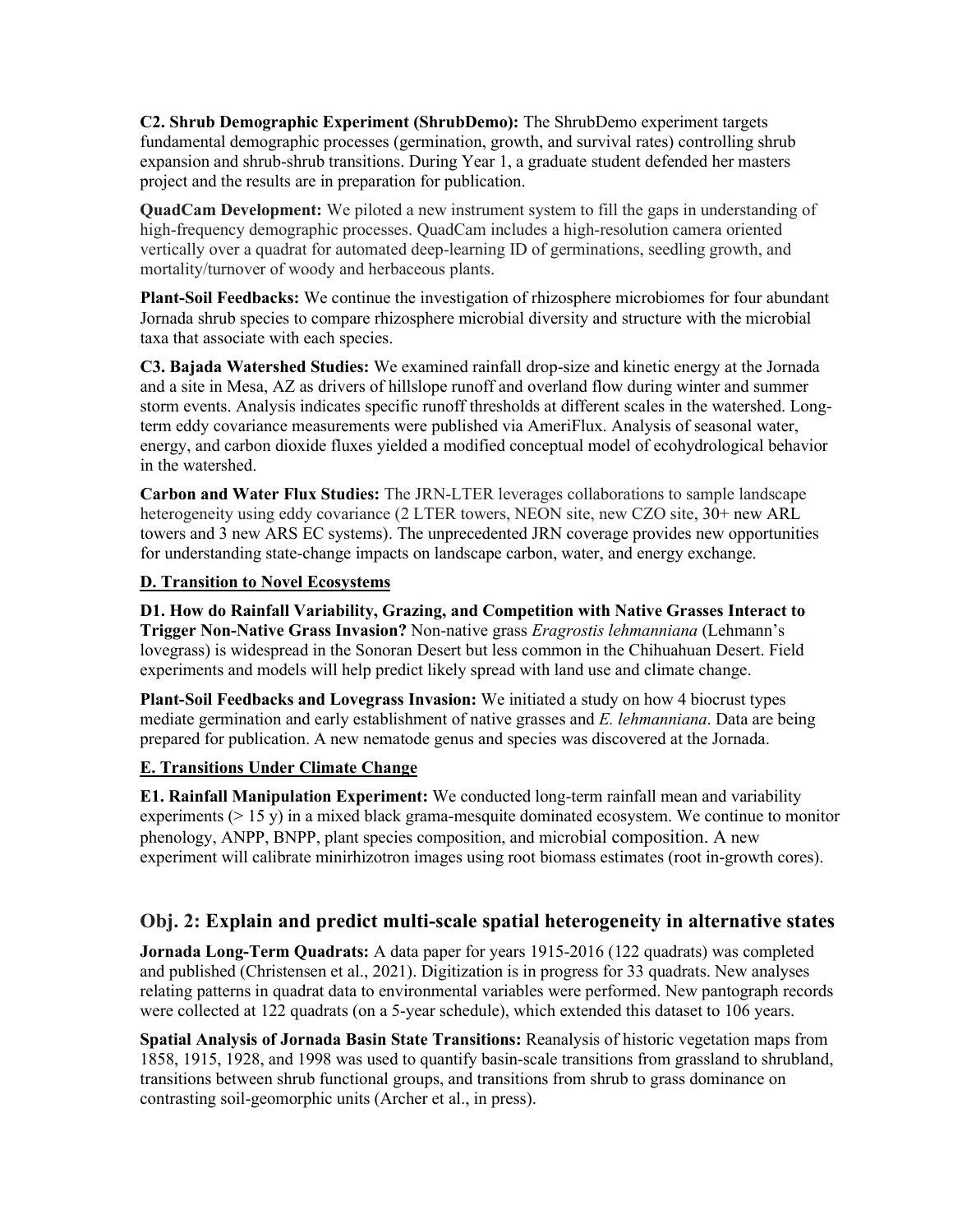**Ecohydrological Modeling:** Numerical simulations quantified the role of climate change and vegetation state transitions on channel percolation losses. We completed a field experiment that confirmed our concepts for runoff generation through the infiltration excess mechanism. Carbon flux measurements identify model developments needed to depict the role of shrubs in ecohydrological feedbacks in the eastern bajada.

**Biocrust Carbon Cycling:** We examined carbon exchange rates for five Chihuahuan Desert biocrust types (light, dark cyanobacterial, cyanolichen, chlorolichen, and moss crust). Measurements were taken after biocrust wetting and light incubation for different time-periods. Data analysis for publication is in progress.

# **Obj. 3: Apply new analytical concepts and tools to broader extents (regional to global) and examine consequences for ecosystem services**

**Expanding Arid Land Ecological Theory:** We adapted the Pulse-Reserve-Paradigm of Noy-Meir for alternative organismal strategies to manage reserves in a manner that can be applied to both plant and microbial communities, and endow it with a solid mathematical treatment for testable predictions.

**Restore New Mexico:** Additional long-term monitoring records from plots across southwestern New Mexico were gathered and a manuscript based on results was drafted.

**Malpai Borderlands Collaborative Research:** Analyses comparing the Malpai Borderlands planning area to surrounding areas using spatial data on grassland productivity, vegetation composition, land use, fire, and ownership were conducted and published.

# **Significant results**

# **Obj. 1: Quantify effects of interactions among triggers, connectivity-mediated feedbacks, and soil-geomorphic heterogeneity on the rate and nature of state transitions**

### **A. Grassland to Shrubland Transitions**

**A1. ThreshEx:** Nothing to report yet.

**A2. The NEAT Experiment:** Important discoveries include the role of biocrust probiotic bacteria and biocrust pathogens in biocrust systems (**Figure 2**). These results are either published or about to be submitted and are the basis of a complementary NSF award for work at the Jornada.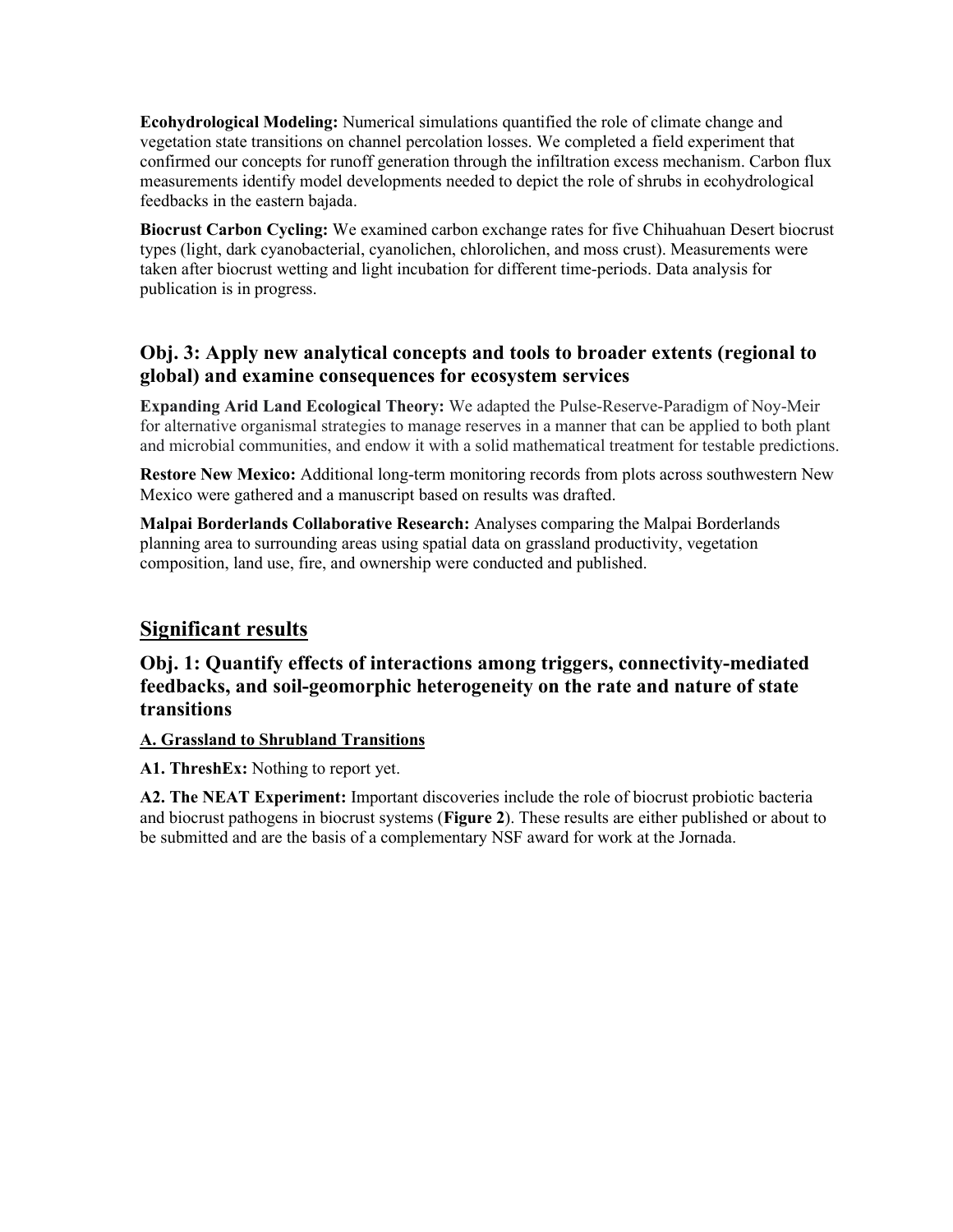

**Figure 2:** Image of a biocrust epidemic caused by the pathogen Cyanoraptor togatus.

**A3. The Ecotone Study:** Shrub encroachment alters the population abundances and community structure of desert rodents. Regionally, species diversity of desert rodents has declined, especially during the dry phase of the Pacific Decadal Oscillation. The species that were winners and losers under drought depended on ecological state. Invasive African Oryx are increasing and concentrating their herbivory on grasslands during dry years, which could affect the extent and rate of grassland-toshrubland transitions.

### **B. Shrubland to Grassland Transitions**

**B1. The Threshold Responses in Grass Growth, Establishment and Recovery Experiment (TRIGGER):** Our first two years of field data collection have been completed and preliminary data analysis has been conducted. Analysis and publication await further data.

**B2. The Grass Recovery on Wind Eroded Soils Experiment (GROWES):** Removal of shrubs facilitates recovery of short-lived grasses (Sporobolus, Aristida) and perennial forbs on this degraded site. As herbaceous cover increases, dust deposition decreases suggesting a reduction in erosion by wind. Results are being prepared for publication.

**B3. Cross-Scale Interaction Study (CSIS):** Shrub competition and aeolian connectivity interact to control herbaceous recovery in the cross-scale experiment. Results are being prepared for publication.

### **C. Shrubland to Shrubland Transitions**

**C1. Long-Term Shrub Monitoring:** Nothing to report yet.

**C2. Shrub Demographic Experiment (ShrubDemo):** Results show that one of the major shrubs of the Jornada Basin (tarbush) is primarily and consistently limited by seed viability  $(\leq 1\%)$ , while the other shrubs of the Jornada (mesquite and creosote) germinate readily but have differential responses to the different dominant soils of the Basin, and the varying wet and dry conditions. These results are being prepared for publication.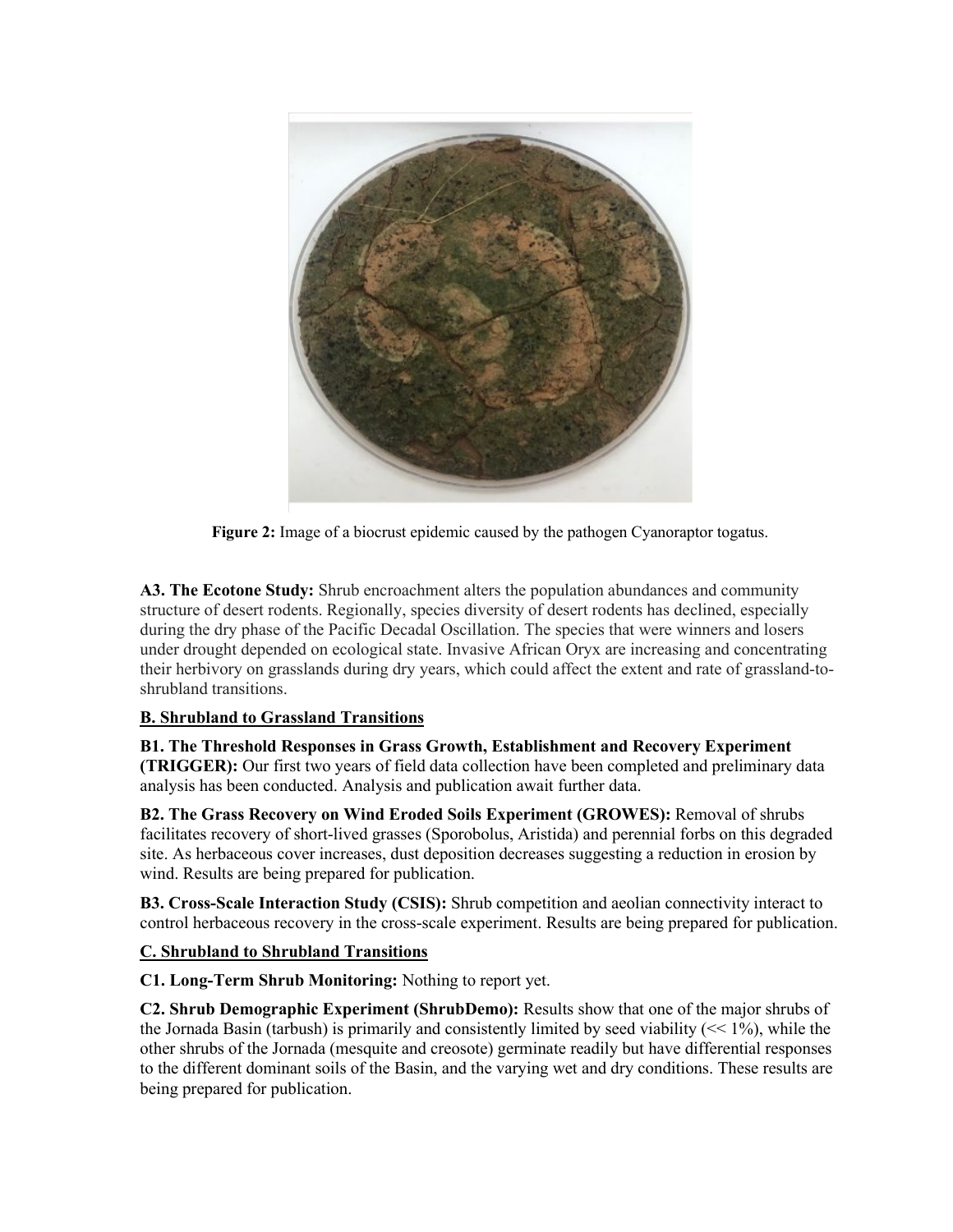**C3. Bajada Watershed Studies:** Ecohydrological modeling revealed that grass-to-shrub state changes induce more change in hydrological processes than anticipated climate change. We found that rainfall intensity was a strong control on runoff generation and connectivity (**Figure 3**) and also the importance of the seasonal carry-over of soil water from summer monsoon to the subsequent cool dry winter and spring period (**Figure 4**).



**Figure 3:** Observed relation between rainfall intensity (I30 is the maximum rate during a 30-minute period) and hillslope plot runoff production (Qpeak is the peak discharge) in the experimental watershed of the eastern bajada at the Jornada Experimental Range. Datasets span the period of October 2019 to September 2021. A threshold behavior is noted with increasing hillslope peak discharge after 10 mm/hr of I30. This implies that only the most intense storms have the capacity to mobilize water laterally within hillslopes. An infiltration-excess runoff mechanism (Hortonian runoff) was identified through this analysis. From Keller (2021): Runoff Connectivity, Controls, and Evolution During the North American Monsoon, Master of Science in Geological Sciences, Arizona State University.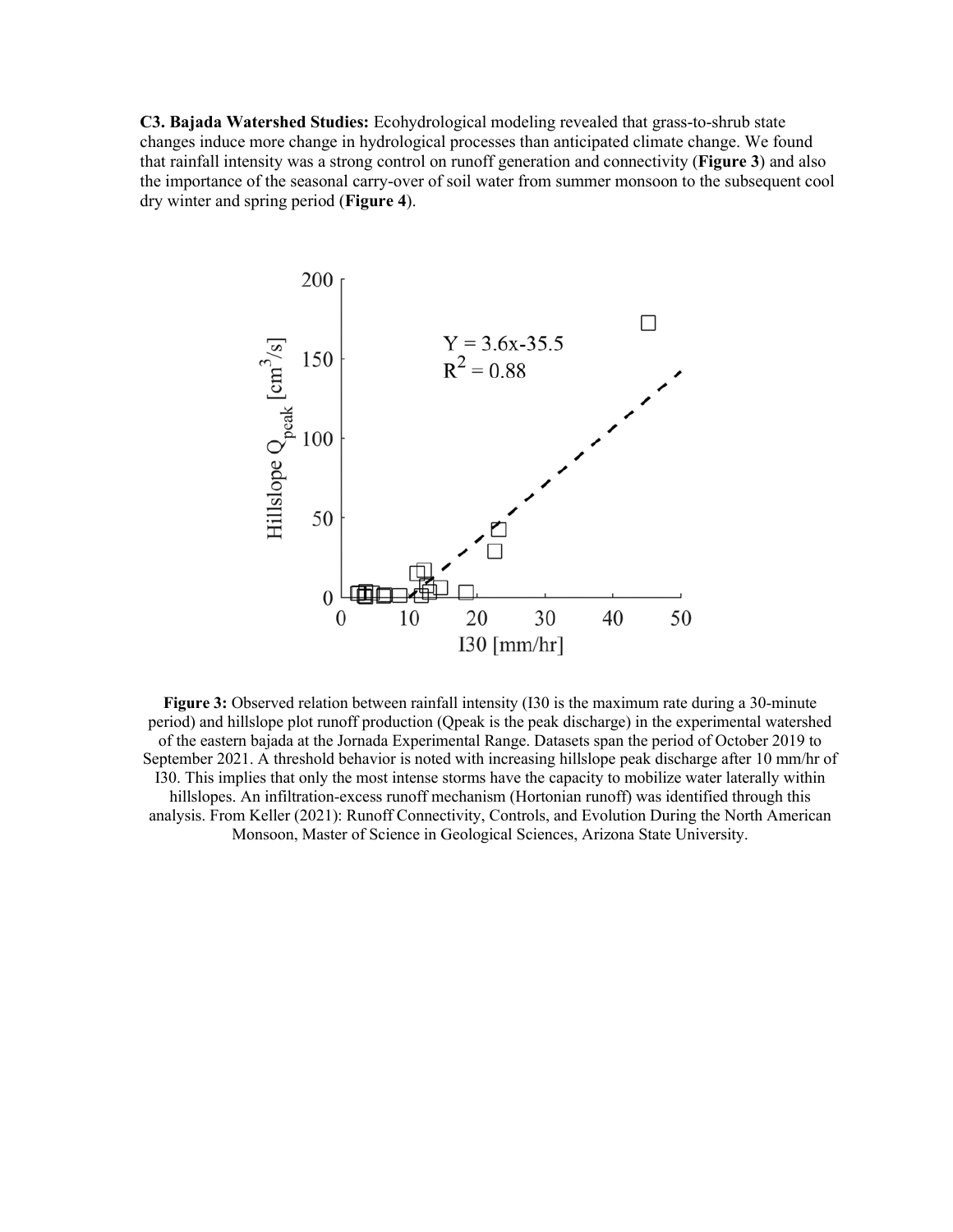

**Figure 4:** Seasonal contribution of rainfall (R) to net ecosystem production (NEP) in the experimental watershed of the eastern bajada at the Jornada Experimental Range. (a) Wet season proportion of R and NEP to the annual total over the study period (2011-2019). This shows that while wet season (July to December) rainfall declined over this interval, vegetation productivity remained similar. (b) Wet season proportion of R relative to the annual productivity (NEP) in the subsequent period (July to June). This shows that more summer rainfall leads to growth in the annual productivity which results from the carryover of soil water to the following winter and spring. From Perez-Ruiz (2021): Land Surface Fluxes in Natural and Urban Landscapes in Arid and Semiarid Regions, Ph.D. in Geological Sciences, Arizona State University.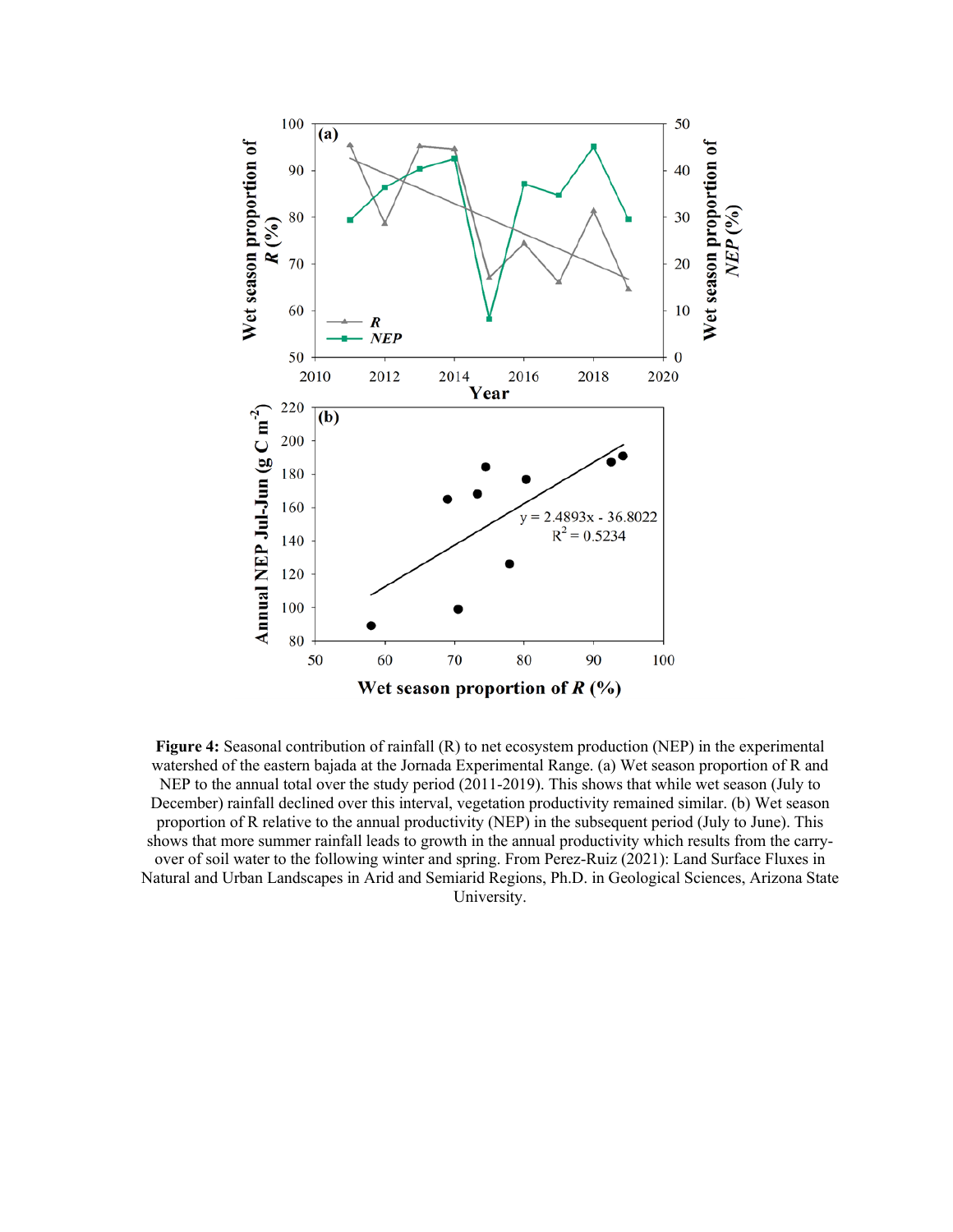#### **D. Transition to Novel Ecosystems**

**D1. How do Rainfall Variability, Grazing, and Competition with Native Grasses Interact to Trigger Non-Native Grass Invasion?** Grass defoliation promoted emergence, but only when growing season PPT was between 60 and 100 mm. Germination was nil when growing season PPT was <30 mm. Emergence was also promoted in plots with rodent/lagomorph access, suggesting disturbances associated with small mammal activities will promote recruitment. Ants had a negative effect on *E. lehmanniana* recruitment in "wet" years. The presence of small mammals had a positive effect on germination, which is apparently explained by associated soil disturbances.

**Plant-Soil Feedbacks and Lovegrass Invasion:** A plant-soil feedback study with Lehmann's lovegrass and native Black Grama was published this year (Burdshell et al. 2021). Cover of native and exotic grasses declined in all plots. Both species had similar precipitation sensitivity, indicating a similar response to drought. Two manuscripts were submitted and are in review.

#### **E. Transitions under Climate Change**

**E1. Rainfall Manipulation Experiment:** After 13 years of rainfall manipulation (20%, ambient, and 180%) at the Jornada Basin LTER (NM, USA), N fertilization  $(+10 \text{ g N m}^2 \text{ yr}^1)$  had no effect on ANPP in any of the precipitation treatments. We analyzed the d15N ratios of leaves from *Bouteloua eriopoda* and *P. glandulosa* and soil from five depths suggesting that the flexibility of N sources and the rapidly shifting paths of the N cycle may explain the lack of response to water and N availability. Precipitation controls the timing of grass greenup and senescence while temperature had a modest effect. Deep-rooted woody shrubs showed few effects of variable precipitation or temperature on phenology. While temperatures may extend growing season length for mid and high-latitude ecosystems, precipitation change will be the major driver of phenological change in drylands, with consequences for the global energy, water, and carbon balance.

# **Key Outcomes or Other Achievements**

# **Obj. 2: Explain and predict multi-scale spatial heterogeneity in alternative states**

**Biocrust distributions:** We studied the temporal and spatial patterns of soil bacteria, fungi, and microfauna from three commonly occurring Chihuahuan Desert biocrust types. Bacteria and fungi were strongly structured by biocrust type, differences in soil, and the chemical and physical properties of vegetation types. In contrast, season had the most influence in microfauna composition and abundances. Our findings highlight that different spatial and temporal drivers may control diversity, function, and interactions in soil biota (Omari et al., 2021).

**Jornada Long-Term Quadrats:** Multi-model analyses of data from 1916-1979 indicate that the Pacific Decadal Oscillation (PDO) was a stronger predictor of grass cover (**Figure 5**;  $R^2 = .70$ ) than the more proximate drivers of local precipitation and drought indices, which have generally been considered the mechanisms by which PDO influences vegetation in the Southwestern United States. When extended to recent decades (i.e. post-1990), the PDO model overpredicted grass cover, which can potentially be related to ongoing land degradation and increasing shrub dominance. Thus, while grass cover was historically well-coupled with PDO, more recent changes in dominant species and shrub encroachment appear to have decoupled grass cover from climate teleconnections.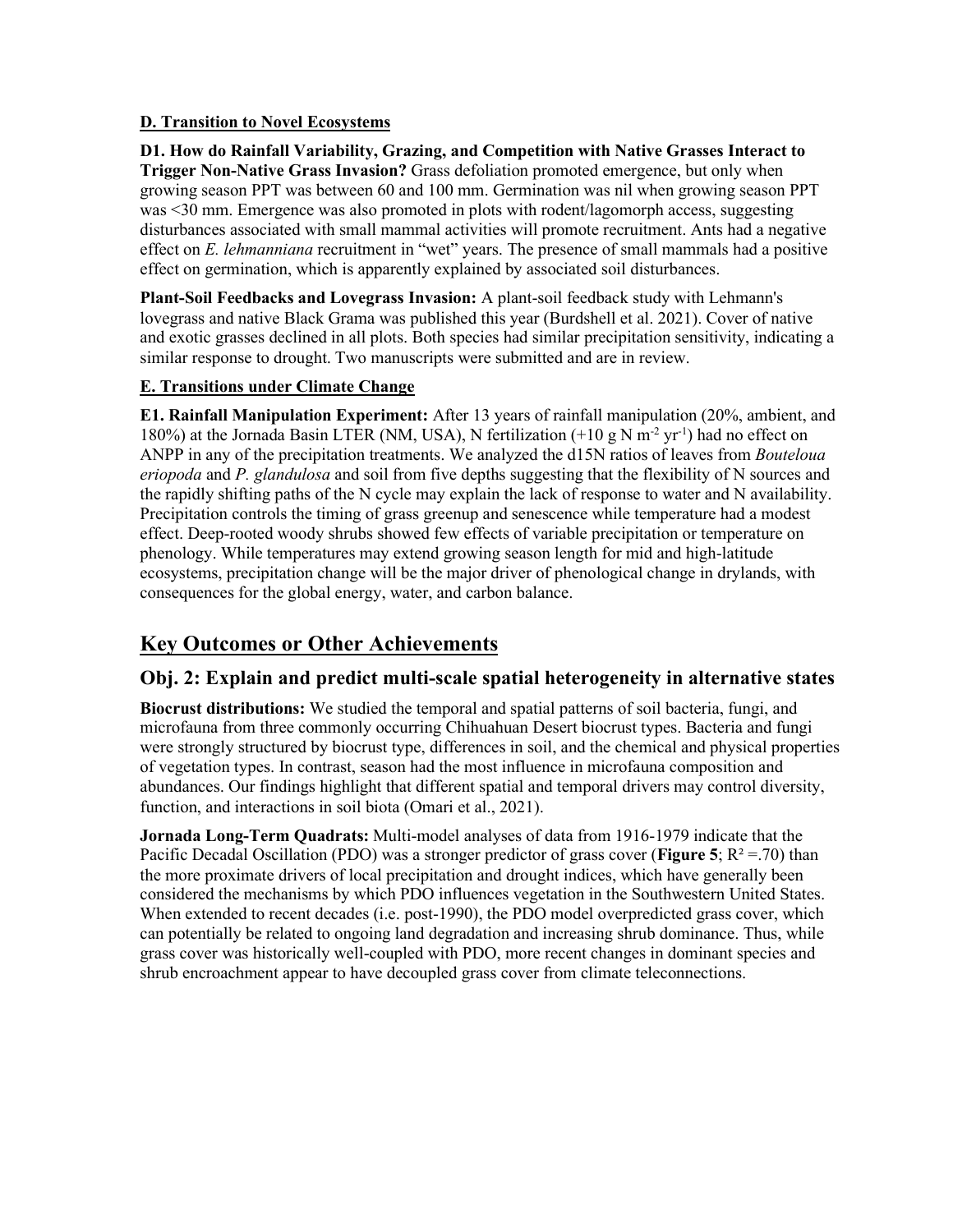

**Figure 5:** Observed (dots) and predicted (line) grass cover on the Jornada long-term quadrats using a model based on PDO index using data from 1916-1979. More recent measurements (post-1990) are not well predicted by the historical model.

**Spatial Analysis of Jornada Basin State Transitions:** An analysis of long-term changes in shrub community compositions for the entire Jornada Basin over the last  $\sim$ 150 years is in the advanced stage of publication (Archer et al., in press).

**Regional Hydrologic Connectivity:** A detailed LiDAR digital elevation model provides the opportunity to accurately delineate watersheds in the Jornada Experimental Range, including those draining to playa systems. Playa rain gauge, water level, and Planet (daily, 3m) data will be used to quantify the dynamics of surface inundation in the playas and the large channels draining to them. These datasets will support analysis of the surface hydrologic connectivity in the Jornada Basin and provide the basis for subsequent hydrologic model applications.

### **Obj. 3: Apply new analytical concepts and tools to broader extents (regional to global) and examine consequences for ecosystem services**

**Malpai Borderlands Group Collaborative Research:** We integrated landscape-scale spatial data to demonstrate that collaborative landscape management applied by the Malpai Borderlands Group created desired outcomes for ecological states and processes in desert grasslands, including sustained grassland productivity and widespread use of managed fire.

**Expanding Arid Land Ecological Theory:** A manuscript with the new theoretical framework has been submitted and is under review.

**Experimental Watershed Comparison**: Long-term flux observations from two watershed networks (the Jornada and Santa Rita Experimental Ranges) were compared revealing differences in seasonal cycle and the composition of the woody plant encroachment process occurring at both sites. Long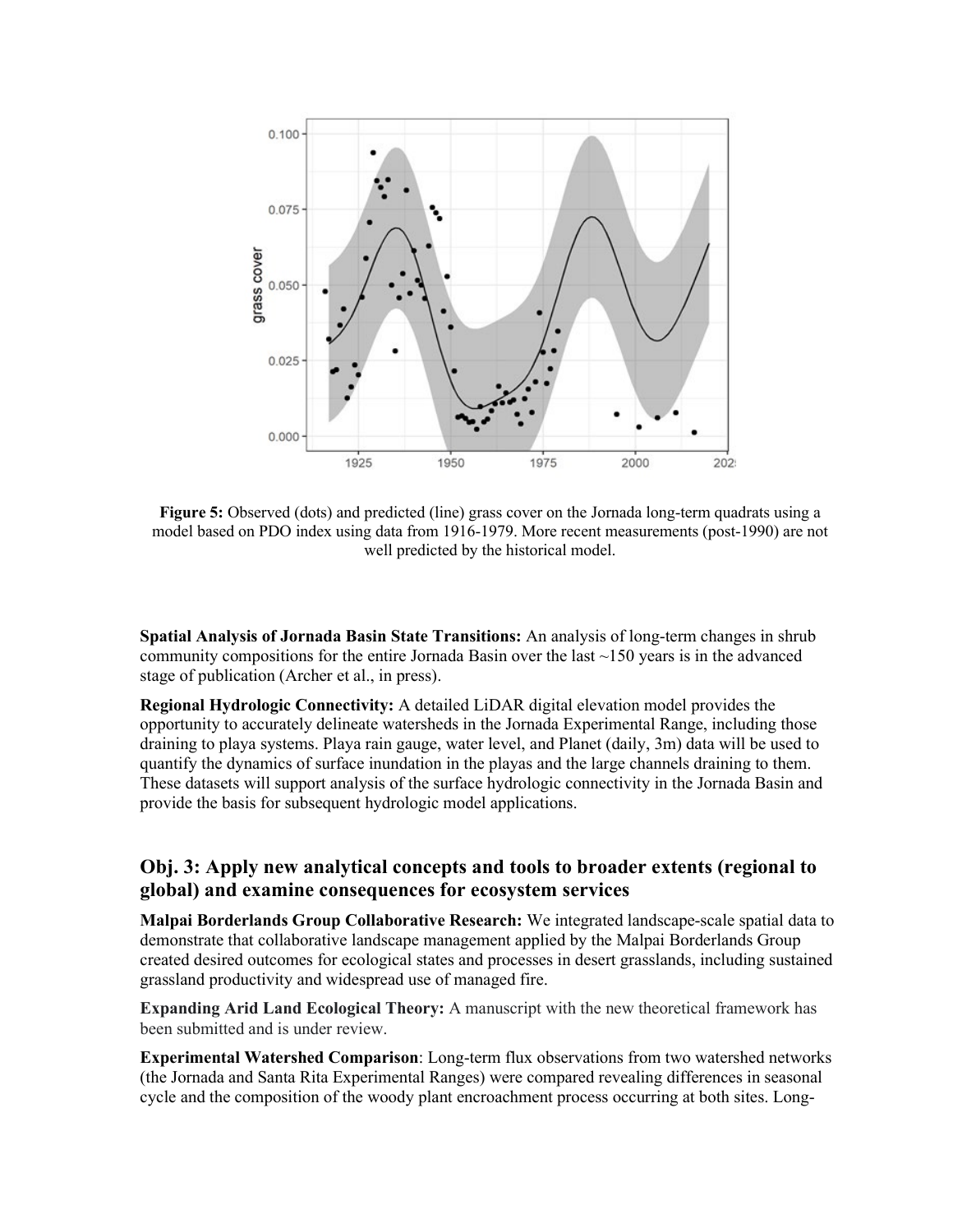term datasets at the monthly scale were released through Zenodo (Vivoni et al. 2021) to facilitate catchment studies in semiarid and arid regions globally.

**Shrub Encroachment in the Southwestern USA:** Woody-plant encroachment is a global phenomenon with major environmental and socio-economic ramifications and there is active debate as to the causes (climate,  $CO<sub>2</sub>$ , disturbance). We separated the effect of climate and land-use change on woody-plant encroachment at the continental scale, using herbarium and climate records, to reconstruct mesquite expansion in the Southern Great Plains and Hot Deserts and predict future distributions using GCM scenarios. Results suggest that 33% of the 1900-2000 expansion was caused by climate change, while the rest was due to land-use change. Mesquite cover will likely increase in KS, NV, OK, and UT by an additional 1 million  $km^2$  by the year 2100, with climate change accounting for 67 % of the predicted expansion by the year 2100. The improved understanding of underlying causes provides a basis for anticipating change and developing region-specific management adaptations.

**Drylands in a Carbon Neutral World:** We reviewed literature on dryland systems and their role in future carbon sequestration and climate management (Hanan et al, 2021). Global drylands cover around 40% of the Earth's land surface and contain  $\sim$ 30% of global terrestrial carbon stocks, demonstrating the significance of dryland carbon reserves and importance for global carbon management plans. Dryland carbon storage capacity is correlated with water availability and future aridity patterns (**Figure 6**). JRN-LTER long-term measurements of carbon dynamics support our understanding of carbon dynamics in dryland vegetation and soils and the changes associated with shrub encroachment and soil degradation. Future management of dryland carbon should consider local ecological contexts, while ensuring ecological integrity of dryland systems and provision of critical services to dryland populations.



**Figure 6:** Change in aridity (P/PET) projected for 2076-2100 relative to 2006-2025 averaged across 22 GCM participating in the climate model inter-comparison project (CMIP5) for continued greenhouse gas emissions and a cumulative 8.5W additional radiative forcing (RCP 8.5). Hanan et al., 2021.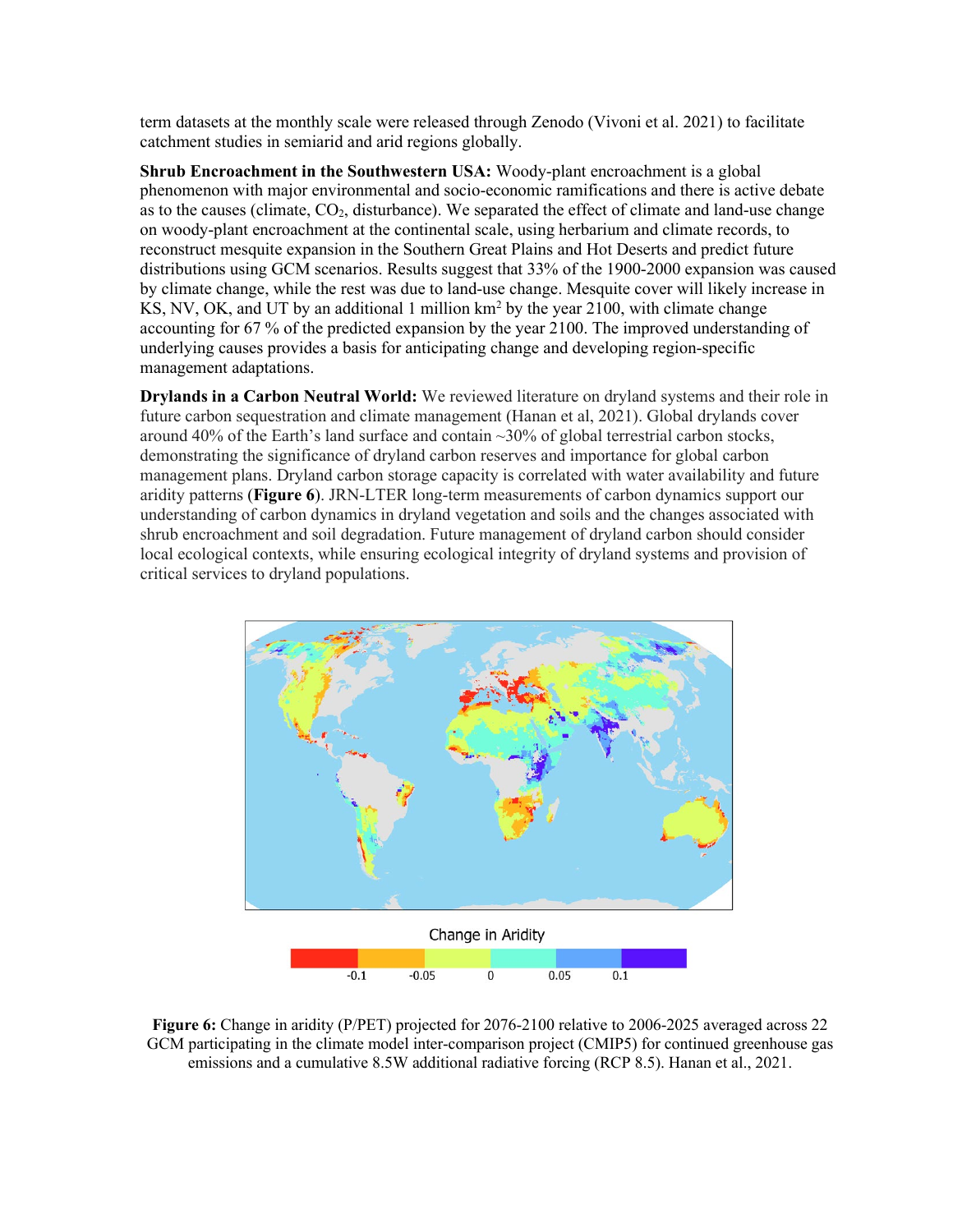# **What opportunities for training and professional development has the project provided?**

**1. K-12 Education and Outreach Accomplishments:** The Jornada LTER K-12 education and outreach program is spearheaded by our partner, the nonprofit Asombro Institute for Science Education. The program's primary goals are to increase students' ecological understanding, decrease their perceived stereotypes about scientists and science, and encourage them to consider STEM careers. Since 1998, we have created flexible programs for K-12 students, which include (1) classroom/schoolyard lessons, (2) field trips, (3) the Desert Data Jam, (4) teacher workshops, (5) a book for the LTER children's book series, and (6) graduate student interaction with the K-12 students.

The pandemic tested the flexibility of our K-12 programs in 2020 and 2021. Schools were closed due to the COVID-19 pandemic from March 2020 through April 2021, so our team created science education opportunities (detailed below) to allow students to continue learning from home. Schools have been mostly open again starting in August 2021, so in-person programming has resumed. However, we have continued to provide remote-learning options that were developed in 2020. Between December 1, 2020 and September 30, 2021, we provided science education opportunities for 11,012 K-12 students and 489 teachers. Details of these programs are listed below.

**Classroom and Schoolyard (Backyard) Science Lessons** - A total of 10,003 PreK-12th grade students participated in classroom, schoolyard, and backyard science activities provided by JRN educators. This included 4,357 students who participated in remote learning lessons and 5,646 students who participated in face-to-face lessons delivered by Asombro educators. Remote learning lesson modules were delivered via education management platforms used by school districts (mostly Canvas and Google Classroom). Many lessons include individual kits of supplies provided to students when they came to the schools to pick up meals.

**Field Trips -** In-person field trips were forbidden until late June 2021, when some elementary schools reopened for extended learning programs. In June, we provided two full-day field trips for 109 students.

**Desert Data Jam -** We converted the 2021 Desert Data Jam from a series of in-person classroom lessons and an in-person competition to an online program with video-conference lessons, online access to all project materials, data visualization, exploration using CODAP, and an online judging of projects. Thirty-six classes (900 6th-8th grade students) participated in the Desert Data Jam. The top 49 projects were entered in the final competition and judged at least three times each. Winning projects can be seen on the "2021 Winners" tab from the Desert Data Jam website [\(https://asombro.org/desert-data-jam/\)](https://asombro.org/desert-data-jam/).

**Teacher Workshops -** We provided 29 hours of online professional development workshops for 174 teachers from June to September 2021.

**One Day in the Desert -** In response to school closures, we created a three-video series associated with our LTER children's book, One Day in the Desert [\(www.asombro.org/onedayinthedesert\)](http://www.asombro.org/onedayinthedesert). Each video includes a guided reading of the story and hands-on activities that students can do in their own backyards or neighborhoods. The videos were featured on the local school district's YouTube channel and remain available online.

**2. Graduate Student Integration in K-12 Education:** Beginning in LTER VI, all graduate students who receive fellowships from the LTER are required to participate in 2-10 hours of K-12 education activities. They choose from a menu of flexible options that can be done in-person or from afar (e.g., assisting with education programs or providing science review for new science education lessons).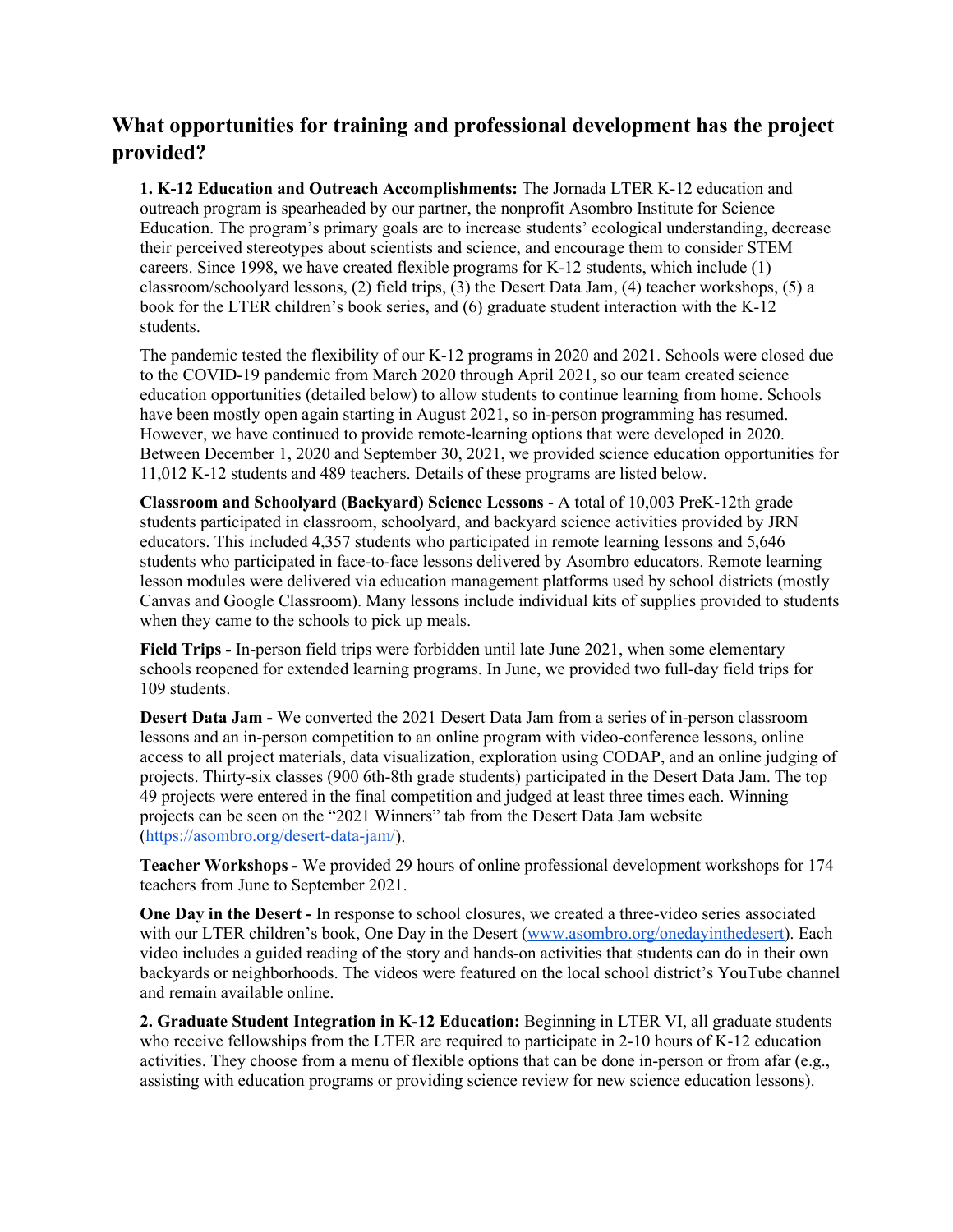Between December 2020 and September 2021, seven graduate students contributed 61 hours to help with the K-12 program.

**3. LTER-VII Graduate Fellow Report:** The JRN-LTER solicits graduate proposals for summer (3 month) and annual (12-month) fellowships that are reviewed by an ad-hoc committee of JRN investigators each Spring. In 2021, we supported 10 summer fellowships and 2 12-month fellowships for graduate students pursuing both master's and PhD research focused on dryland ecology at the Jornada LTER site.

**4. LTER-VII REU Report:** The JRN-LTER also supported summer research experiences for two undergraduate (REU) fellows this year, including a student from NMSU and a student from UTEP. Both students were paired with faculty mentors and presented their research projects during the Desert Ecology Short-Course. Two additional REU students conducted guided research projects at the Jornada with separate support from UCLA and ASU mentors, Okin and Sala respectively.

**5. Jornada Desert Ecology Short-Course:** The Jornada Desert Ecology Short-Course takes place during late June or early July each year. In 2021, the short-course was converted to an inperson/online hybrid event, featuring field excursions, guest speakers, student talks, and posters, as well as professional development, networking, and social/team-building elements. The 2021 shortcourse sessions were attended by 30-45 participants (including undergraduate students, graduate students, postdocs, technical staff and project investigators).

# **How have the results been disseminated to communities of interest?**

JRN-LTER results have been communicated through scientific meetings, and publications in high impact journals (see Products).

NRCS and BLM continue to apply a common set of national rangeland assessment and monitoring protocols based in part on JRN research, with support from JRN scientists. As of 2021, the Land-Potential Knowledge System (LandPKS; [https://landpotential.org\)](https://nam01.safelinks.protection.outlook.com/?url=https%3A%2F%2Flandpotential.org&data=01%7C01%7Cnhanan%40nmsu.edu%7Ca7fe6e8b93944d2c1ad208d75fd98d66%7Ca3ec87a89fb84158ba8ff11bace1ebaa%7C1&sdata=FB3eRIJC25JPevQEaA0WY1UFnJQdXxeRHIEPtxx7a%2BI%3D&reserved=0) has been used to collect data and provide access to soil information at over 25,000 locations globally. Development of the LandPKS system is based in part on JRN research, with support from JRN scientists. LandPKS now includes direct links to the new "Ecosystem Dynamics Interpretive Tool" (EDIT), developed by the Jornada [\(https://edit.jornada.nmsu.edu/\)](https://edit.jornada.nmsu.edu/). We also share updated LTER results with US land management agencies and other natural resource managers through our co-leadership of the "Interpreting and Managing Indicators of Rangeland Health" (IIRH) course that is conducted three times/year in locations throughout the western US, and also in additional 4+ annual BLM "Assessment, Inventory and Monitoring" (AIM) trainings.

Outreach activities included the Jornada Virtual Symposium  $(11/12/2020)$ , with  $\sim$ 100 participants; [https://jornada.nmsu.edu/symposium\)](https://jornada.nmsu.edu/symposium), the Malpai Borderlands Group Science Meeting webinar (4/16/2021; 120 participants), a Restore New Mexico Coordination Meeting (2/11/2021, with 30 participants), and a plenary presentation to the International Rangeland Congress (10/25/21).

JRN personnel provided AIM Crew Training in Biological Soil Crust for the BLM Las Cruces Office, incorporated JRN research and soil sample/characterization in an undergraduate Soil Science curriculum (SOIL476L), and hosted both LTER and Critical Zone (CZ) REU students for soil microbial research projects.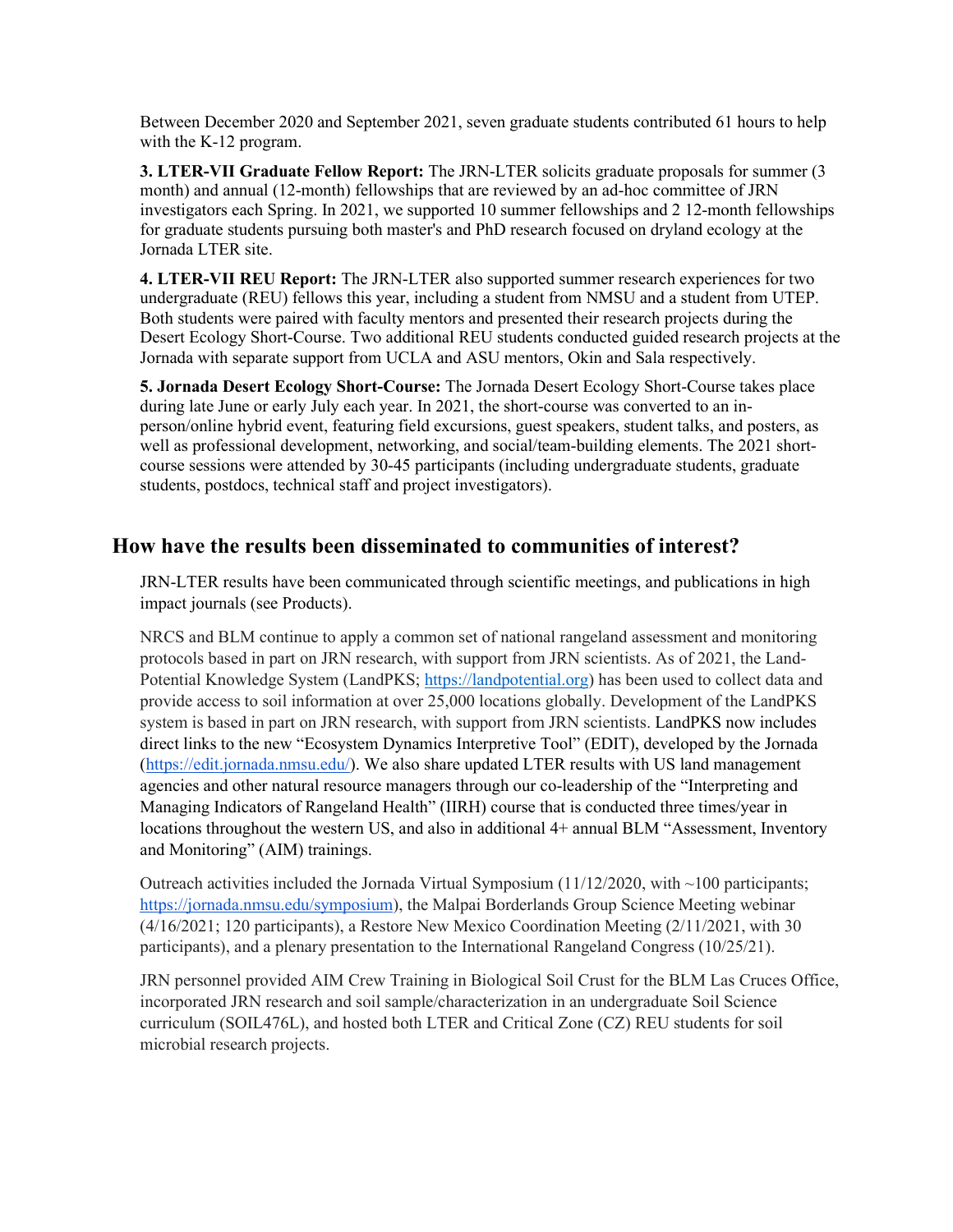**What do you plan to do during the next reporting period to accomplish the goals?**

# **Obj. 1: Quantify effects of interactions among triggers, connectivity-mediated feedbacks, and soil-geomorphic heterogeneity on the rate and nature of state transitions**

### **A. Grassland to Shrubland Transitions**

We will continue long-term monitoring of vegetation structure changes across the Jornada Basin using combinations of field sites and long-term quadrats, airborne, and satellite measurements. With renewed access to the field, we will continue work on the NEAT experiment to examine interactions between biocrust, rainfall, and erosion-based feedbacks in the shrub encroachment process. On the Ecotone Study, we will continue long-term monitoring of mammalian consumers and predators, precipitation, plant cover, and net primary production. We will examine trophic cascades across shrub gradients with a focus on canid predators and lagomorph prey. We will also contrast diets of African Oryx to those of cattle using metabarcoding of fecal and gut samples, and then we will design a herbivory exclosure experiment that leverages long-term data sets. We will initiate the ThreshEx 2 experiment in 2022.

### **B. Shrubland to Grassland Transitions**

We are continuing our long-term experiments; (1) to examine rainfall and connectivity as triggers of grass recovery, (2) to evaluate the effects of shrub presence or absence on grass recovery, and (3) monitor the cross-scale effects of shrub mortality, patch-scale redistribution of sediments and other resources, and cover of grasses or shrubs on grass recovery. (4) We will continue to monitor ANPP at 15 locations for 5 ecosystem types at 3 sites each. These seasonal data have been collected since 1989 and remain a critical part of our long-term data.

### **C. Shrubland to Shrubland Transitions**

In the next year, we will initiate new monitoring sites for long-term shrub community monitoring and assessment of directional changes in density and species to complement earlier analysis of long-term shrub-shrub transitions. Shrub demographic (ShrubDemo) experiments will be analyzed and submitted for publication, and new experiments will be designed to fill gaps in our understanding of the demographic processes underlying long-term shifts in both density and species. To complement our new data on shrub demographic bottlenecks, we will also continue the development of our new QuadCam hardware and analysis systems for gradual deployment at the existing long-term NPP sites. These will add to our understanding of the role of rapid herbaceous turnover in herbaceous demographics and community dynamics. At our detailed ecohydrology research site, we will address the linkage between drop size distribution and the kinetic energy of rainfall with hillslope runoff generation to understand the differences between winter and summer periods. The soil moisture network, including the cosmic-ray neutron sensor, will be used to further investigate the occurrence and dynamics of deep subsurface water storage. A wireless radio network will be refurbished to provide near real-time data from the bajada watershed to web users. We will analyze the long-term water, energy, and carbon flux measurements from the perspective of rainfall events (intensity, duration, distribution, and frequency) to understand triggers for vegetation productivity and the role of shrub phenology interacting with these precipitation characteristics.

### **D. Transition to Novel Ecosystems**

We will continue our experiments exploring the invasion dynamics of the exotic Lehman's lovegrass in the Jornada Basin in response to varying climate, herbivory, and nutrients. We will also explore how the soil microbiomes of Lehman's lovegrass and Black Grama may shift across a toposequence.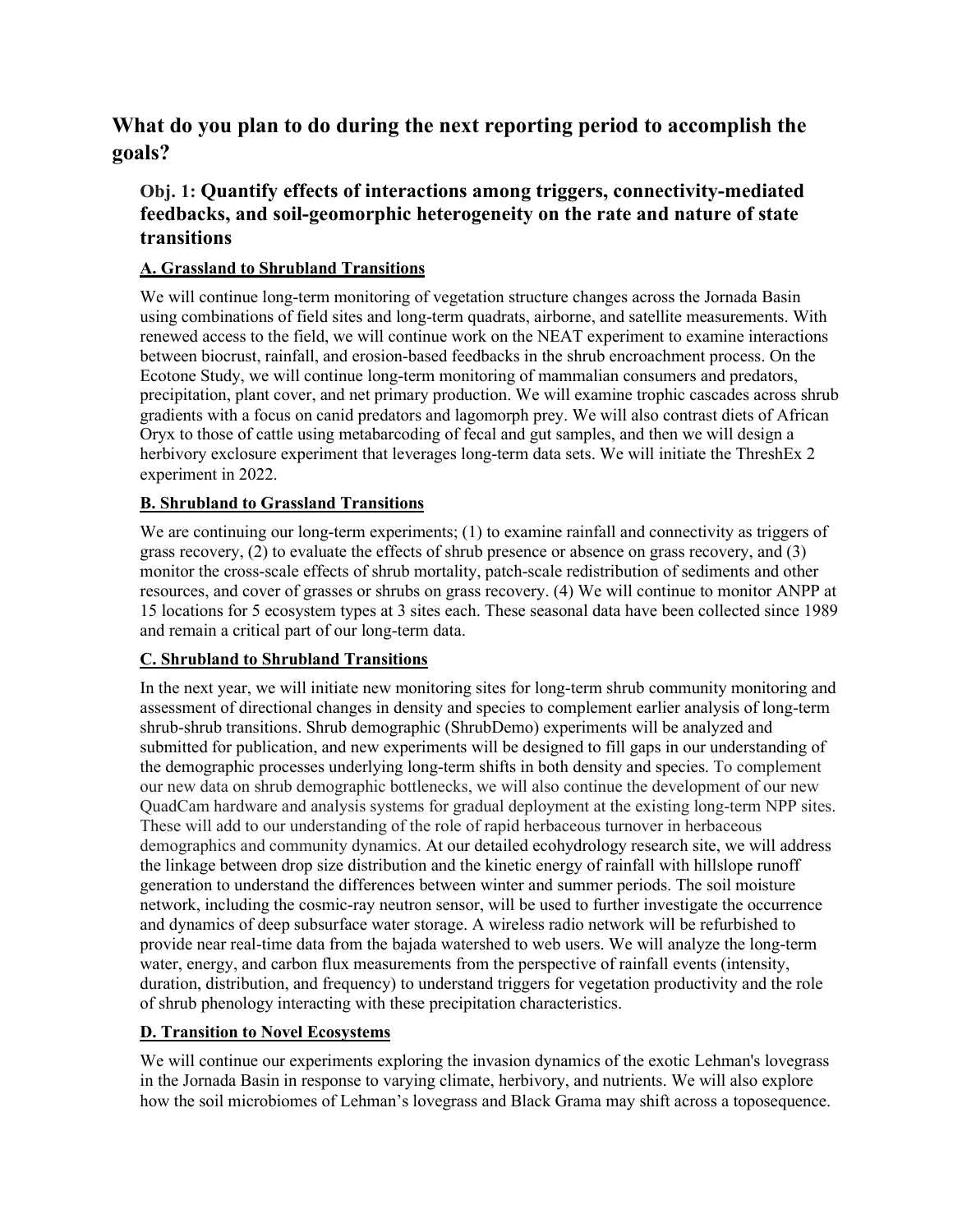#### **E. Transitions Under Climate Change**

For the rainfall manipulation experiment, we will continue monitoring all the long-term experiments including those in which we manipulated precipitation amount and variability. In addition, we will deploy a new experiment in which we will manipulate N and P in combination with rainfall in an attempt to address the question of the lack of response to N fertilization that has puzzled scientists for a long time. We will continue the rainfall manipulation to calibrate the minirhizotron method.

### **Obj. 2: Explain and predict multi-scale spatial heterogeneity in alternative states**

We are analyzing long-term vegetation dynamics and state-changes across the Jornada Basin using estimated shrub, grass, and bare-soil cover derived from the long-term Landsat archive. These analyses are being designed to diagnose thresholds in cover that lead to the subsequent more rapid state changes (e.g. shrub encroachment) associated with the interactive effects of connectivity, soils, and climate. We will process the LiDAR DEM data to obtain watersheds, channels, and playa features and overlay them with high-resolution shrub cover estimates. Catchments draining into playas will be characterized with respect to their land surface properties and rainfall amounts, and data will be obtained from rain gauges and weather radar estimates. The dynamics of playa inundation will be studied using the Planet Cubesat data and the water level measurements will be related to the rainfall data to understand runoff production and connectivity thresholds. We will identify a playa with active hydrologic dynamics so we can install a cosmic ray neutron sensor and an eddy covariance tower for a short-term deployment (one summer season).

# **Obj. 3: Apply new analytical concepts and tools to broader extents (regional to global) and examine consequences for ecosystem services**

In 2022 we will publish research on regional (Restore NM) monitoring of shrub control efforts and will analyze long-term (10 yr) trends of ecological state change in drylands of Mongolia. In addition, we will continue to gather monitoring data for the Restore NM program.

# **What is the impact on the development of the principal discipline(s) of the project?**

The Jornada Basin LTER project (JRN-LTER) continues to advance understanding and theory of dryland ecosystem functioning, relevant to applied range management and broader ecological theory. In particular, JRN-LTER advances the application of ecological understanding of state transitions and alternative stable states in drylands, and the development of ecological theory on state change and ecosystem dynamics in temporally and spatially complex environments.

# **What is the impact on other disciplines?**

Jornada Basin LTER results are directly relevant to livestock, range management, and dryland ecosystems across the southwestern USA and other arid and semi-arid lands globally. JRN collaboration and outreach impacts a variety of US and international, tropical, and temperate drylands.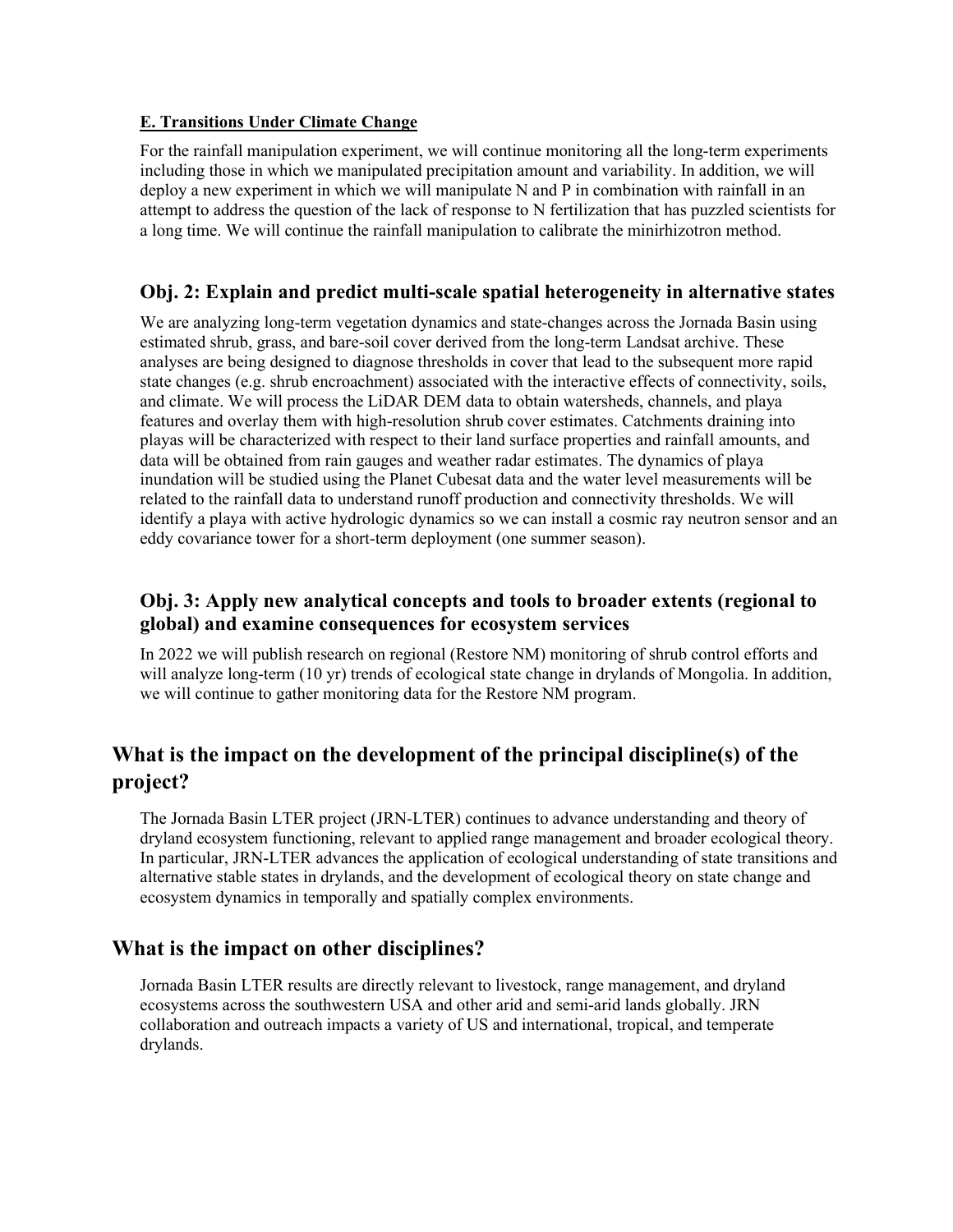### **What is the impact on the development of human resources?**

Student training and mentoring opportunities in dryland ecology this year included direct support for 10 graduate students and 2 REU students, and participation of a larger number of students attending the Desert Ecology short-course and conducting research at the JRN with support from their JRN advisors, home universities, and independent research fellowships. This year, the JRN-LTER also initiated a new graduate networking and professional development forum (the "Desert Discourse" Series). The Desert Discourse series aims to enhance opportunities for research and career advancement, learning, and peer networking for JRN-LTER graduate students. It is designed as a monthly online forum gathering graduate students, PIs, postdocs, and staff for networking and teambuilding, mentoring, co-mentoring and professional development, and also serves as a mechanism for retention and the promotion of a diverse next generation of ecological and STEM researchers.

# **What is the impact on teaching and educational experiences?**

K-12, undergraduate, and graduate students from our host communities and neighboring institutions (K-12, Community and 4-year Colleges) benefit from field research opportunities and education/outreach activities.

# **What is the impact on physical resources that form infrastructure?**

Nothing to report.

# **What is the impact on institutional resources that form infrastructure?**

Nothing to report.

# **What is the impact on information resources that form infrastructure?**

In 2020, the successful renewal of the JRN's LTER award ended a 2-year probationary cycle that was in-part attributable to information management (IM) deficiencies. Since that time, the JRN IM team has focused on increasing the efficiency and sustainability of its data management systems, while continuing to publish high-quality datasets to open-access data repositories. Notable improvements include the implementation of two new databases (one for annotating datasets with metadata and one for research project management), the creation of an R package that handles key steps in our data publication workflow, and other numerous improvements in the documentation, security, and redundancy of our IM system. Data publication has continued at a steady pace in parallel with IM management improvements, with 10 new published datasets and new updates to 228 unique existing datasets published this year in our primary data catalog at the EDI repository (Figure 7, top). JRN's datasets at EDI are well used, averaging over 34 public downloads per day (Figure 7, bottom). We are also making significant strides in raising the discoverability and accessibility of Jornada datasets held outside of EDI, and are planning outreach and training activities to support discovery, analysis, publication, and citation of Jornada datasets by Jornada students and researchers.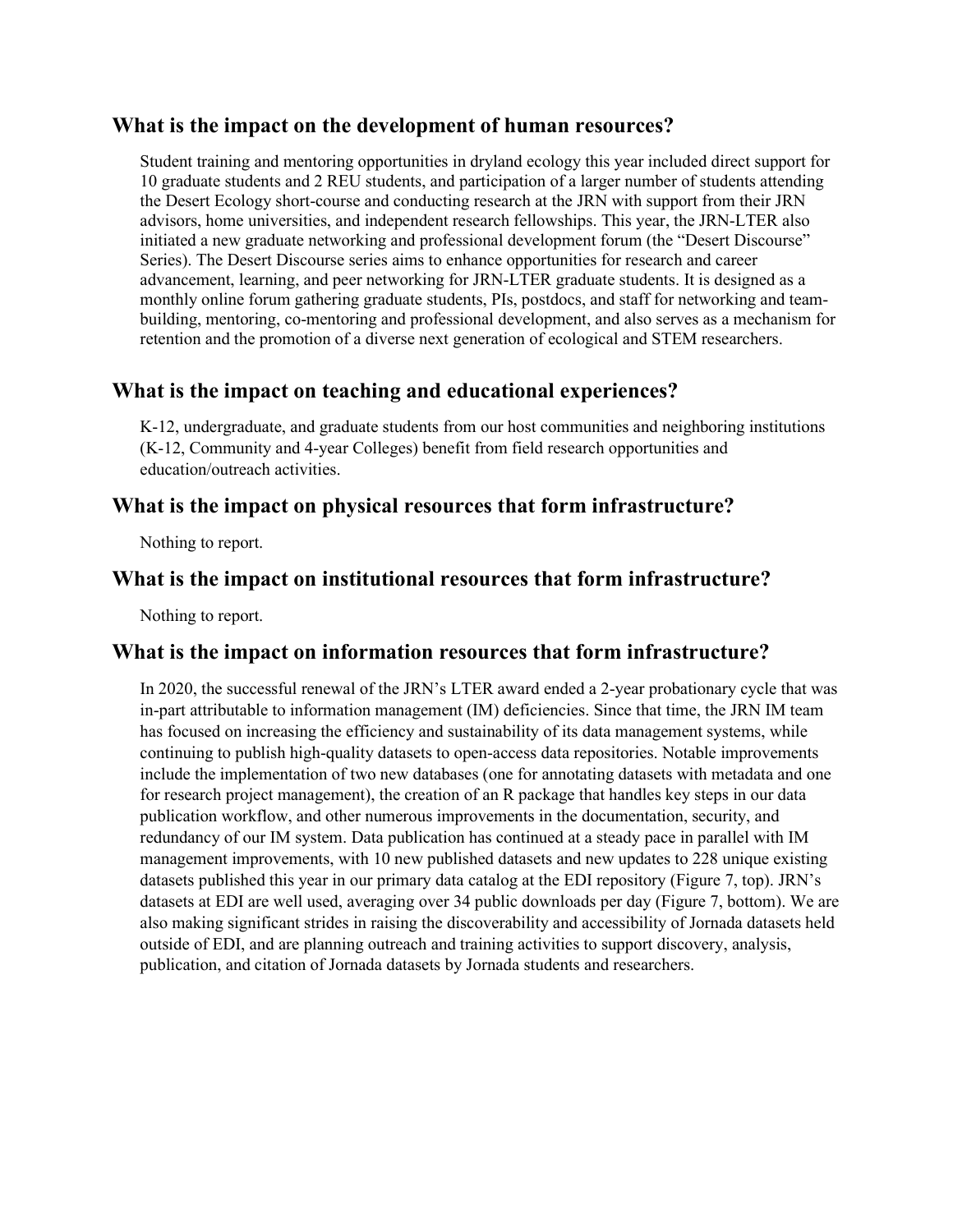

**Figure 7:** Information management activity by the Jornada LTER at the [EDI](https://portal.edirepository.org/)  [data repository](https://portal.edirepository.org/) for the period from 1 Dec. 2020 to 20 Nov. 2021. The top panel shows cumulative updates and creation of Jornada datasets at EDI, while the lower panel shows daily public user downloads of Jornada datasets.

# **What is the impact on technology transfer?**

Nothing to report.

### **What is the impact on society beyond science and technology?**

Our K-12 outreach program reaches every child in the local school districts and many children in school districts across southern New Mexico and west Texas. Field and classroom programs increase awareness and understanding in the general public with major long-term benefits for environmental and STEM literacy. The JRN-LTER has been working towards making its outreach programs more inclusive and accessible for marginalized communities. Participants in the K-12 programs for JRN include underrepresented and underserved groups. 80% of program participants are economically disadvantaged, and 75% are Hispanic, as defined and classified by the New Mexico Public Education Department. Jornada's K-12 outreach works with entire classes, schools, and sometimes districts. This helps promote equity by ensuring that all students are exposed to these enriching opportunities, not just those who have the resources to sign up for voluntary science education opportunities. To formalize our consideration of DEI in education and outreach programming, the Asombro Institute for Science Education created a DEI lesson screener in 2020. The screener includes nine criteria that are formally evaluated in the early stages of lesson development. For example, we ensure that each lesson contains stories of diverse people and careers in STEM, that it includes connections to Spanish and Native languages when possible, and that Spanish versions are available for all worksheets and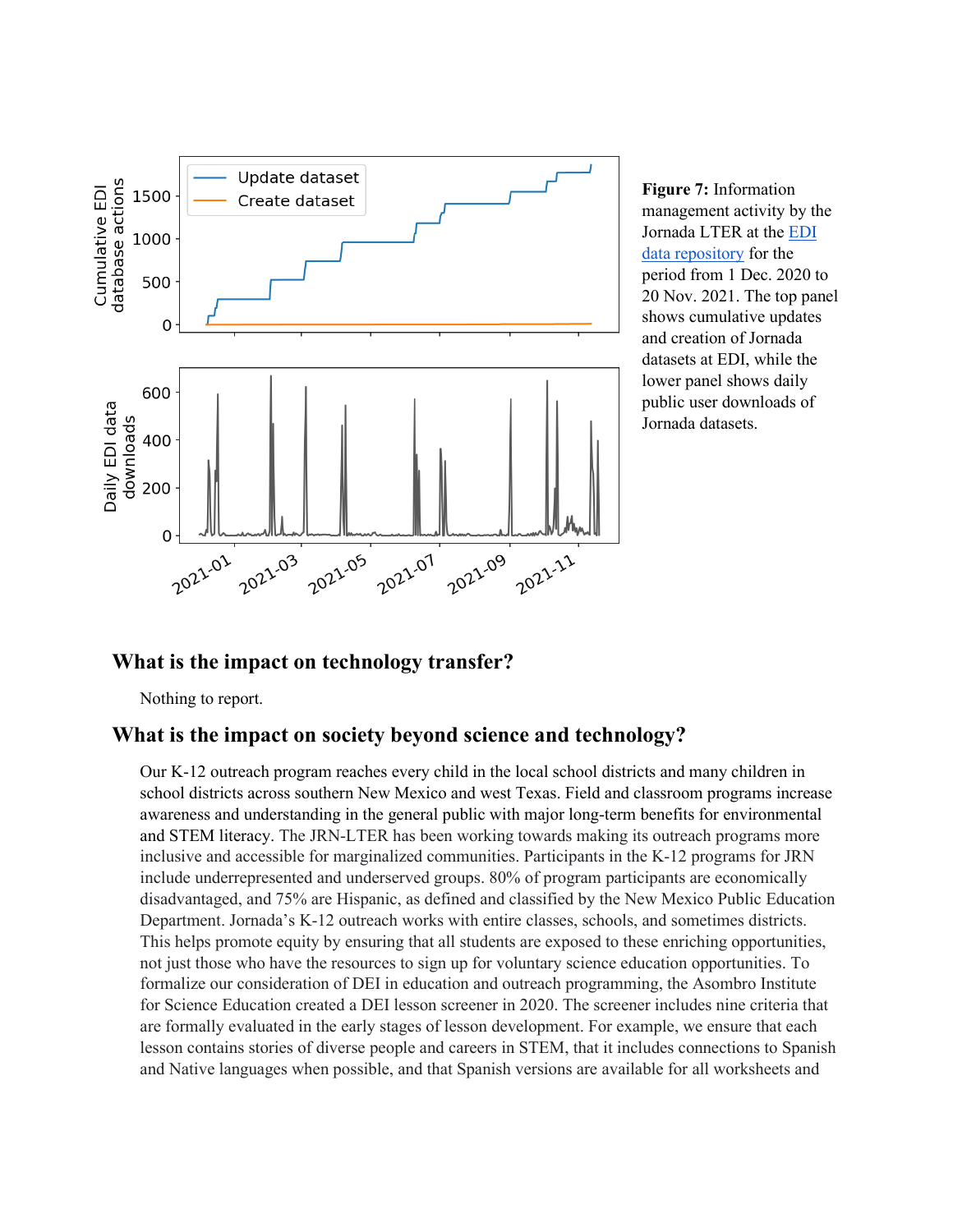video captions. We have shared this tool with the LTER Network Education and Outreach Committee.

# **PRODUCTS (12/2020-11/2021)**

#### **Peer Reviewed Journal or Conference Proceeding**

- Allred, Brady W., et al. "Improving Landsat Predictions of Rangeland Fractional Cover with Multitask Learning and Uncertainty." *Methods in Ecology and Evolution*, vol. 12, no. 5, 2021, pp. 841–49. *Wiley Online Library*, https://doi.org/10.1111/2041-210X.13564.
- Andreoni, Kieran J., et al. "Exotic Oryx Interact with Shrub Encroachment in the Chihuahuan Desert." *Journal of Arid Environments*, vol. 184, Jan. 2021, p. 104302. *ScienceDirect*, https://doi.org/10.1016/j.jaridenv.2020.104302.
- Ankrom, Katharine E., et al. "Ecological Maturity and Stability of Nematode Communities in Response to Precipitation Manipulations in Grasslands." *Applied Soil Ecology*, vol. 170, Feb. 2022, p. 104263. *ScienceDirect*, https://doi.org/10.1016/j.apsoil.2021.104263.
- Baldarelli, Lauren M., et al. "How Encroaching Shrubs and Nutrients Affect N2-Fixation in the Chihuahuan Desert." *Plant and Soil*, vol. 466, no. 1, Sept. 2021, pp. 545–56. *Springer Link*, https://doi.org/10.1007/s11104-021-05072-y.
- Bestelmeyer, Brandon T., Sheri Spiegal, et al. "Assessing Sustainability Goals Using Big Data: Collaborative Adaptive Management in the Malpai Borderlands." *Rangeland Ecology & Management*, vol. 77, July 2021, pp. 17–29. *ScienceDirect*, https://doi.org/10.1016/j.rama.2021.03.002.
- Bestelmeyer, Brandon T., Laura M. Burkett, et al. "Effects of Managed Fire on a Swale Grassland in the Chihuahuan Desert." *Rangelands*, June 2021. *ScienceDirect*, https://doi.org/10.1016/j.rala.2021.05.001.
- Browning, Dawn M., et al. "Monitoring Agroecosystem Productivity and Phenology at a National Scale: A Metric Assessment Framework." *Ecological Indicators*, vol. 131, Nov. 2021, p. 108147. *ScienceDirect*, https://doi.org/10.1016/j.ecolind.2021.108147.
- Buerdsell, Sherri L., et al. "Invasive Plant Benefits a Native Plant through Plant-Soil Feedback but Remains the Superior Competitor." *NeoBiota*, vol. 64, Pensoft Publishers, 2021, pp. 119–36. *neobiota.pensoft.net*, https://doi.org/10.3897/neobiota.64.57746.
- Cárdenas, Pablo A., et al. "Declines in Rodent Abundance and Diversity Track Regional Climate Variability in North American Drylands." *Global Change Biology*, vol. n/a, no. n/a, 2021. *Wiley Online Library*, https://doi.org/10.1111/gcb.15672.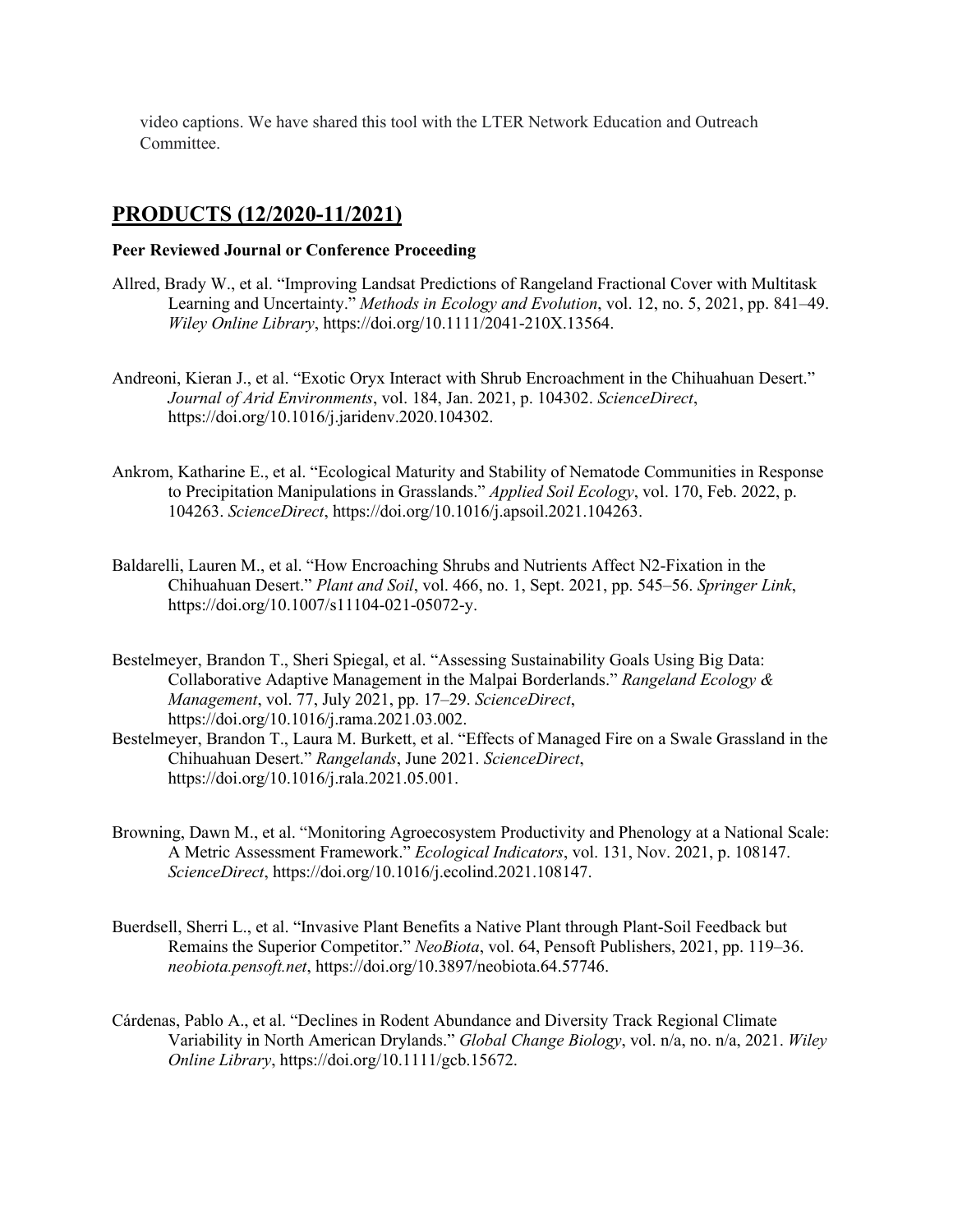- Christensen, Erica, et al. "Quadrat-Based Monitoring of Desert Grassland Vegetation at the Jornada Experimental Range, New Mexico, 1915–2016." *Ecology*, vol. n/a, no. n/a, 2021, p. e03530. *Wiley Online Library*, https://doi.org/10.1002/ecy.3530.
- Cunliffe, Andrew M., et al. "Global Application of an Unoccupied Aerial Vehicle Photogrammetry Protocol for Predicting Aboveground Biomass in Non-Forest Ecosystems." *Remote Sensing in Ecology and Conservation*, vol. n/a, no. n/a, 2021. *Wiley Online Library*, https://doi.org/10.1002/rse2.228.
- Iwaniec, David M., et al. "Connectivity: Insights from the U.S. Long Term Ecological Research Network." *Ecosphere*, vol. 12, no. 5, 2021, p. e03432. *Wiley Online Library*, https://doi.org/10.1002/ecs2.3432.
- Lal, Rattan, et al. "The Role of Soil in Regulation of Climate." *Philosophical Transactions of the Royal Society B: Biological Sciences*, vol. 376, no. 1834, Royal Society, Sept. 2021, p. 20210084. *royalsocietypublishing.org (Atypon)*, https://doi.org/10.1098/rstb.2021.0084.
- Nelson, Corey, et al. "A Symbiotic Nutrient Exchange within the Cyanosphere Microbiome of the Biocrust Cyanobacterium, Microcoleus Vaginatus." *The ISME Journal*, Sept. 2020, pp. 1–11. *www.nature.com*, https://doi.org/10.1038/s41396-020-00781-1.
- Nelson, Corey, and Ferran Garcia-Pichel. "Beneficial Cyanosphere Heterotrophs Accelerate Establishment of Cyanobacterial Biocrust." *Applied and Environmental Microbiology*, vol. 87, no. 20, American Society for Microbiology, 2021, pp. e01236-21. *journals.asm.org (Atypon)*, https://doi.org/10.1128/AEM.01236-21.
- Niu, Furong, et al. "Germination and Early Establishment of Dryland Grasses and Shrubs on Intact and Wind-Eroded Soils under Greenhouse Conditions." *Plant and Soil*, May 2021. *Springer Link*, https://doi.org/10.1007/s11104-021-05005-9.
- Omari, Haneen, et al. "A Spatiotemporal Framework Reveals Contrasting Factors Shape Biocrust Microbial and Microfaunal Communities in the Chihuahuan Desert." *Geoderma*, vol. 405, Jan. 2022, p. 115409. *ScienceDirect*, https://doi.org/10.1016/j.geoderma.2021.115409.
- Peters, Debra P. C., et al. "Plant Species Richness in Multiyear Wet and Dry Periods in the Chihuahuan Desert." *Climate*, vol. 9, no. 8, 8, Multidisciplinary Digital Publishing Institute, Aug. 2021, p. 130. *www.mdpi.com*, https://doi.org/10.3390/cli9080130.
- Roeder, Karl A., et al. "Thermal Traits Predict the Winners and Losers under Climate Change: An Example from North American Ant Communities." *Ecosphere*, vol. 12, no. 7, 2021, p. e03645. *Wiley Online Library*, https://doi.org/10.1002/ecs2.3645.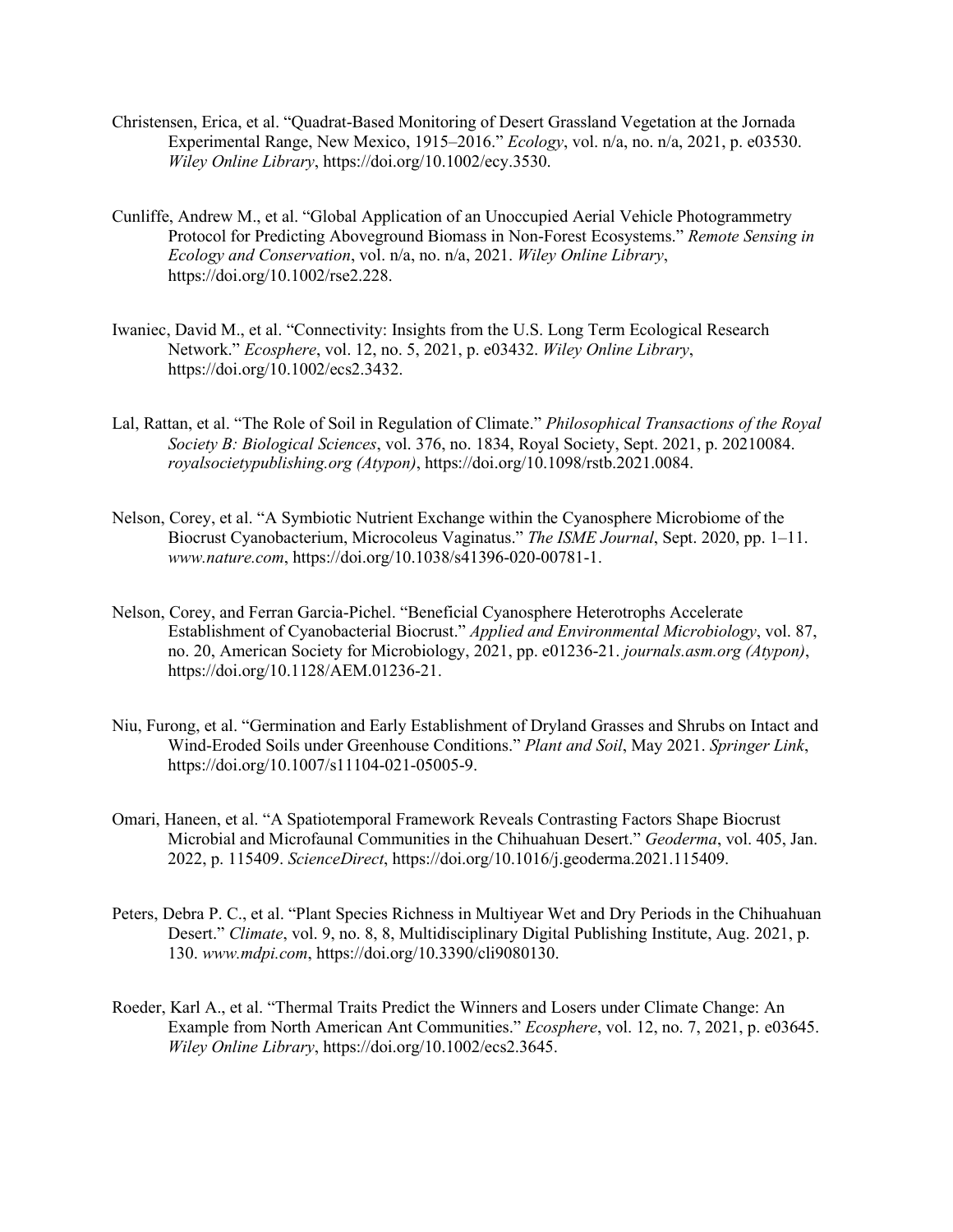- Schooley, Robert L., et al. "Shrub Encroachment, Landscape Restoration, and Intraguild Predation." *Journal of Arid Environments*, vol. 193, Oct. 2021, p. 104588. *ScienceDirect*, https://doi.org/10.1016/j.jaridenv.2021.104588.
- Steinberger, Yosef, and Walt G. Whitford. "Effects of Precipitation and Livestock Grazing on Foliage Foraging Ants in a Chihuahuan Desert Grassland." *Open Journal of Ecology*, vol. 11, no. 01, 01, Scientific Research Publishing, Jan. 2021, p. 52. *www.scirp.org*, https://doi.org/10.4236/oje.2021.111005.
- Vivoni, Enrique R., et al. "Long-Term Research Catchments to Investigate Shrub Encroachment in the Sonoran and Chihuahuan Deserts: Santa Rita and Jornada Experimental Ranges." *Hydrological Processes*, vol. 35, no. 2, 2021, p. e14031. *Wiley Online Library*, https://doi.org/10.1002/hyp.14031.
- Walter, Jonathan A., et al. "The Spatial Synchrony of Species Richness and Its Relationship to Ecosystem Stability." *Ecology*, vol. n/a, no. n/a, 2021, p. e03486. *Wiley Online Library*, https://doi.org/10.1002/ecy.3486.
- Whitford, Walter G., and Yosef Steinberger. "Chihuahuan Desert Soil Biota." *Open Journal of Ecology*, vol. 11, no. 9, 9, Scientific Research Publishing, Sept. 2021, pp. 581–95. *www.scirp.org*, https://doi.org/10.4236/oje.2021.119037.
- ---. "Landscape Effects on Decomposition." *Open Journal of Ecology*, vol. 11, no. 3, 3, Scientific Research Publishing, Feb. 2021, pp. 267–75. *www.scirp.org*, https://doi.org/10.4236/oje.2021.113019.
- Yahdjian, Laura, et al. "Why Coordinated Distributed Experiments Should Go Global." *BioScience*, no. biab033, May 2021. *Silverchair*, https://doi.org/10.1093/biosci/biab033.
- Yu, Qiuyan, et al. "Study Becomes Insight: Ecological Learning from Machine Learning." *Methods in Ecology and Evolution*, vol. n/a, no. n/a, 2021. *Wiley Online Library*, https://doi.org/10.1111/2041-210x.13686.
- Zhang, Junzhe, et al. "UAV-Derived Imagery for Vegetation Structure Estimation in Rangelands: Validation and Application." *Ecosphere*, vol. 12, no. 11, 2021, p. e03830. *Wiley Online Library*, https://doi.org/10.1002/ecs2.3830.

#### **Thesis or Dissertation**

- Mikaela Hoellrich. Biogeochemical Function and Microbial Diversity in Chihuahuan Desert Biocrusts. (2021). New Mexico State University.
- Tyler G. Turk. Connectivity and Seed Availability in Drylands: Interactions of Vegetation and Seed Movement at Multiple Scales. (2021). New Mexico State University.